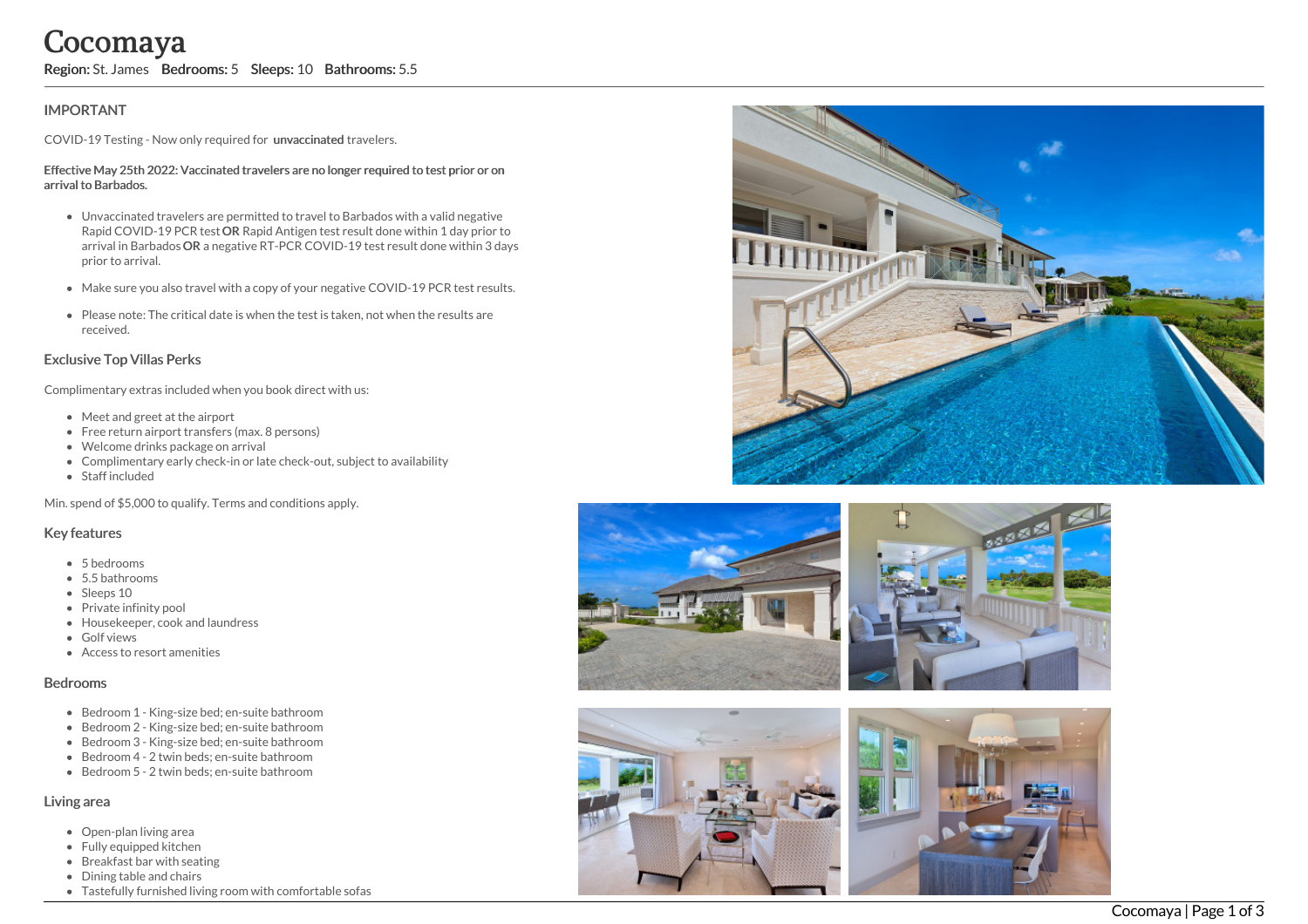Additional living room with flat-screen TV and sofas

#### Outside area

- Private infinity pool
- Balcony
- Covered terrace
- Sunloungers
- Sun deck
- Gazebo
- Alfresco dining area
- Outdoor lounge are a
- Landscaped gardens

## Home entertainment

Flat-screen TVs in living area and all bedrooms

## General

- Air conditioning in bedrooms
- Ceiling fans throughout
- Complimentary wifi
- Bedding and towels in clu d e d
- Private parking
- Iron and ironing board
- Security system
- S a f e

# S t a f f

- Housekeeper
- C h e f
- Laundress

# Resort amenities

- B e a c h clu b
- Driving range
- G olf clu b
- Lap pool
- Polo club
- Restaurant & bar
- Tennis courts
- 24 hour security